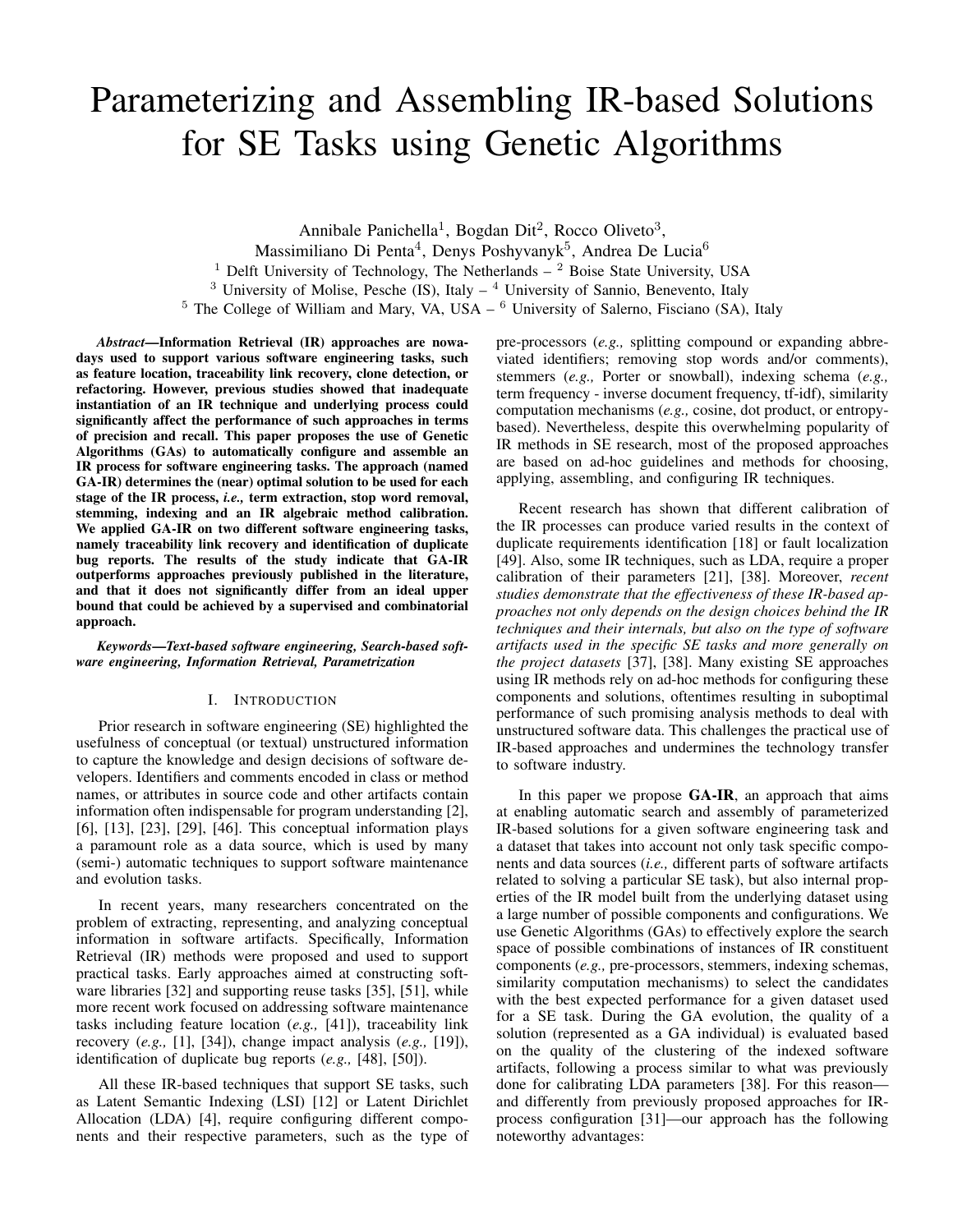- 1) GA-IR is *unsupervised*, hence it does not require a manually labeled training set, oftentimes unavailable, *e.g.,* when one needs to recover traceability links for a project for the first time;
- 2) GA-IR is *task independent*, *i.e.,* given the available dataset, it assembles and configures an IR technique that produces a high-quality clustering, which results in an improved performance for a specific task.

We empirically show that using *GA-IR* it is possible to automatically assemble a near-optimal configuration of an IR-based solution for datasets related to two kinds of software engineering tasks: (i) traceability link recovery and (ii) duplicate bug report identification. The evaluation shows that IR techniques instantiated by *GA-IR* outperform previously published results related to the same tasks and the same datasets, and that the performances of *GA-IR* do not significantly differ from an ideal upper bound, obtained by means of a combinatorial search, and with the availability of an oracle (which is not required by our approach).

Structure of the paper. Section II provides background information on IR-based software engineering. Section III describes the proposed GA-IR approach. Section IV describes the study that we performed to evaluate the GA-IR. The results are reported in Section V, while the threats to validity are discussed in Section VI. Section VII discusses related literature, while Section VIII concludes the paper and outlines directions for future work.

## II. BACKGROUND

This section provides some background on a generic IR process for solving SE problems, and how such a process can be instantiated for solving two problems that we believe are relevant IR applications to SE tasks, namely traceability link recovery and identification of duplicate bug reports.

# *A. A generic Information Retrieval based approach*

Let us consider a generic IR-based approach, as the one shown in Fig. 1. Next, we describe the details behind each of the steps comprising such an approach.

Step 1: Term extraction. This step consists of removing elements (*e.g.,* special characters) that are not relevant to the IR process, and extracting portions of software artifacts that are considered relevant for the task at hand. For example, when performing requirements-to-source-code traceability recovery, one may (not) decide to consider source code comments [1], may (not) decide to split compound identifiers [14], or may decide to consider only certain parts-of-speech, *e.g.,* nouns [5]; similarly, when comparing bug reports for duplicate detection, contributor comments' (other than the initial description), stack traces, and source code fragments may (not) be considered.

Step 2: Stop word removal. This step aims at removing common terms that often do not contribute to discerning one document from another. This can be done using a stop-word list, *e.g.,* by removing stop words (*e.g.,* articles, prepositions, commonly used verbs), programming language keywords, or recurring domain-specific terms.

Step 3: Morphological analysis. This step is often performed to bring back words to the same root (*e.g.,* by removing plurals



Fig. 1. Outline of a generic IR technique for solving SE problems.

to nouns, or verb conjugations). The simplest way to perform morphological analysis is to rely on stemming algorithms, *e.g.,* the Porter stemmer [39].

Step 4: Term weighting. The information extracted in the previous phase is stored in an  $m \times n$  matrix, called *term-bydocument matrix* (*TDM*), where m is the number of terms occurring in all the artifacts, and  $n$  is the number of artifacts in the repository. A generic entry  $w_{i,j}$  of this matrix denotes a measure of the weight (*i.e.*, relevance) of the  $i<sup>th</sup>$  term in the  $j<sup>th</sup>$  document [3]. Different measures of relevance can be used: the simplest one is the *Boolean* weighting, which just indicates whether a term appears in a document or not; other measures are the term frequency, which accounts for the *term frequency* (*tf*) in a document, or the *tf-idf* (*term frequencyinverse document frequency*), which gives more importance to words having high frequency in a document (high *tf*) and appearing in a small number of documents, thus having a high discriminating power (high *idf*). In general, one can use a combination of a local weight of the term in a specific document (*e.g.,tf*) and a global weight of the term in the whole document collection (*e.g.,idf*). A more sophisticated weighting schema is represented by *tf-entropy* [17], where the local weight is represented by the term frequency scaled by a logarithmic factor, while the entropy of the term within the document collection is used for the global weight.

Step 5: Application of an algebraic model. After having built a TDM, different algebraic models can be used to process it. The simplest one is to use the TDM as is, *i.e.,* to use a traditional Vector Space Model (VSM). VSM is the simplest IR-based technique applied to traceability recovery. In VSM, artifacts are represented as vectors of terms (*i.e.,* columns of the TDM) that occur within artifacts in a repository [3]. VSM does not take into account relations between terms of the artifacts vocabulary. Alternatively, one can use Latent Semantic Indexing (LSI) [12], which is an extension of the VSM. It was developed to overcome the synonymy and polysemy problems, which occur in VSM model. LSI explicitly takes into account the dependencies between terms and between artifacts, in addition to the associations between terms and artifacts. To exploit information about co-occurrences of terms, LSI applies Singular Value Decomposition (SVD) [8] to project the original TDM into a reduced space of concepts, and thus limit the noise due to a high number of original dimensions (unique terms). A crucial factor that determines the performances of LSI is the choice of the number of concepts, *i.e.,* the k parameter. Then, there are other methods that treat documents as probability distributions of terms, among others JS [7] and Latent Dirichlet Allocation (LDA) [4]. The latter also requires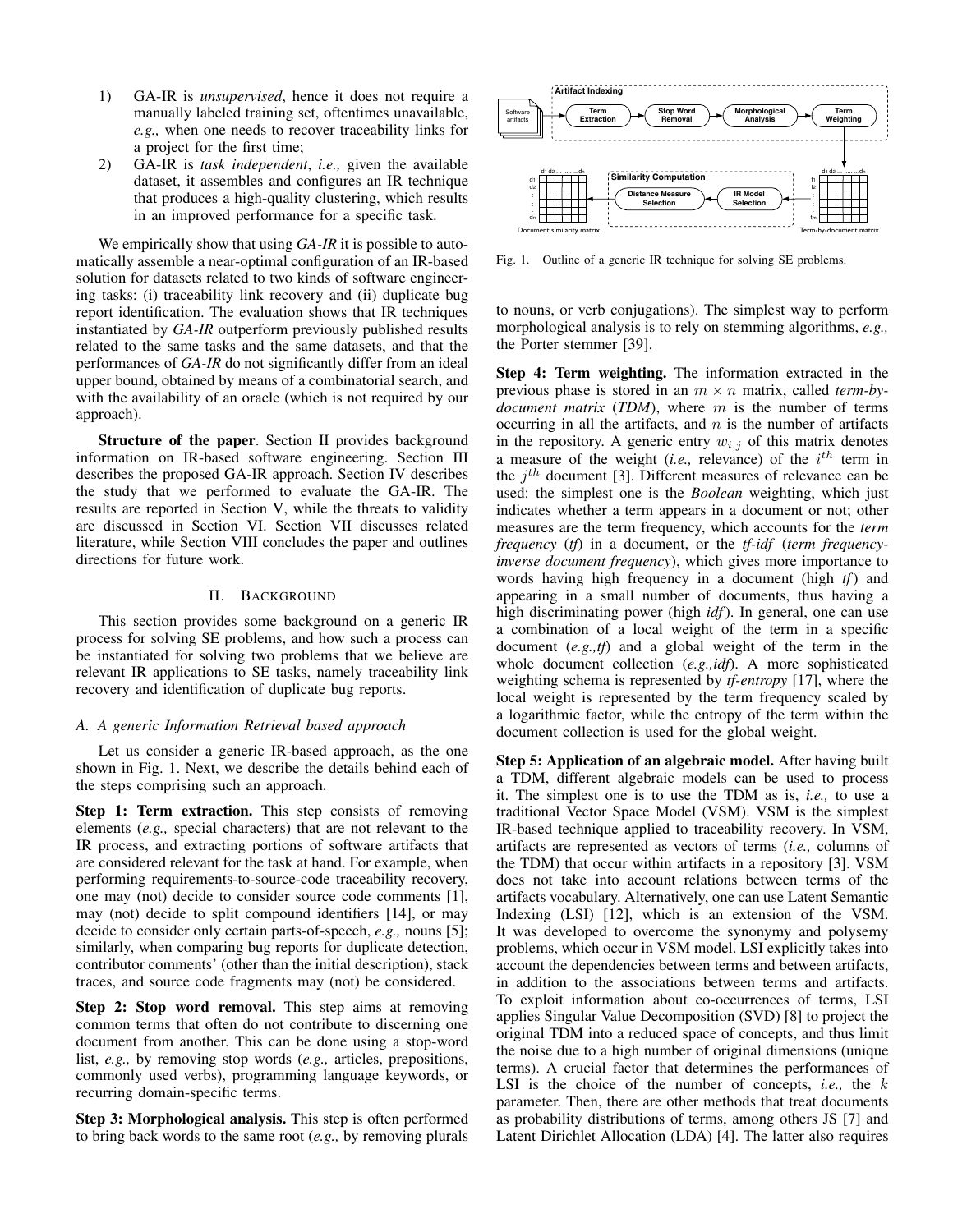a calibration of different parameters, such as number of topics and the Dirichlet distribution parameters.

Step 6: Use of a distance (or similarity) measures. The last step of the IR process aims at comparing documents, *e.g.,* requirements and source code in traceability link recovery, queries and source code in feature location, bug report pairs in duplicate bug report detection. This can be done using different similarity measures. For example, one can rely on the cosine similarity, the Jaccard similarity, or the Dice (symmetric or asymmetric similarity) coefficient.

# *B. Traceability Link Recovery*

For IR-based traceability link recovery tasks [1] [33], the typical artifacts used for generating the corpus consist of documentation artifacts, such as requirements, use cases or class diagrams and source code elements, such as classes or methods. These artifacts depend on the traceability recovery task. For example, to recover traceability links between use cases and source code classes, the use cases are used as queries (or *source artifacts*) and the classes are used as *target artifacts*. All these artifacts are typically preprocessed by (i) removing special characters, (ii) splitting identifiers, (iii) removing stop words that are common in language as well as words that appear frequently in the templates of the source artifacts (*e.g.,* "use case number", "actor", etc.) and (iv) stemming. The most used weighting schema for the TDM is the standard *tf-idf*, while VSM and LSI are among the most used IR techniques. The cosine similarities between all the source artifacts and all the target artifacts are used to rank the potential candidate links, which are presented to the developer for investigation to decide if they are correct or not.

# *C. Identification of Duplicate Bug Reports*

For the task of detecting duplicate bug reports [48] [50], the primary source of information for constructing the corpus consists of the information extracted from issue tracking systems. Each document of the corpus (*i.e.,* each bug) typically consists of the title (*e.g.,* short description of the issue), the description, and in some cases, attributes such as the project name, component name, severity, priority, etc. In these documents, different weights could be assigned to the previously enumerated elements (*e.g.,* a title could be weighted more than a description). The *source artifacts* are new, unassigned bugs for which the developer is trying to find similar bugs, and the *target artifacts* are existing bugs, which were assigned to developers or resolved. Similarly to the other tasks, the corpus is preprocessed using the standard steps (*e.g.,* removing any sentence punctuation marks, splitting identifiers, removing stop words and stemming). The similarity measure between the source (*i.e.,* new) bugs and the target (*i.e.,* existing) bugs, which is computed using an IR technique (*e.g.,* VSM), is used to rank the list of bugs presented to the developer for manual inspection.

## III. THE PROPOSED APPROACH: GA-IR

This section describes how we use GAs to instantiate an IR process to solve software engineering problems (GA-IR). First, we treat the instantiation of the process described in Section II-A as a search-based optimization problem and then describe the GA approach. Subsequently, we illustrate how we evaluate the fitness function during the GA evolution.

Genetic Algorithms (GAs) [24] are a stochastic search technique inspired by the mechanism of a natural selection and natural evolution. A GA search starts with a random population of solutions, where each individual (*i.e., chromosome*) of a population represents a solution of the optimization problem. The population is evolved toward better solutions through subsequent generations and, during each generation, the individuals are evaluated based on the *fitness* function that has to be optimized. For creating the next generation, new individuals (*i.e., offsprings*) are generated by (i) applying a *selection operator*, which is based on the fitness function of the individuals to be reproduced, (ii) recombining, with a given probability, two individuals from the current generation using the *crossover operator*, and (iii) modifying, with a given probability, individuals using the *mutation operator*.

In this paper we propose to use a GA to automatically assemble and instantiate parameterized IR-based solutions for SE tasks. Specifically, we use GA to (i) instantiate the IR technique represented in the chromosome of an individual, (ii) execute the IR technique, *i.e.,* processing the documents using that IR process, and (iii) compute the GA fitness function by clustering the processed documents and evaluating the internal clustering quality.

## *A. Use GA to instantiate IR processes*

The first choice in the design of a GA for an optimization problem is the representation of candidate solutions that must be encoded in a suitable form, known as *chromosome representation*. As explained in Section II, an IR process (see Fig. 1) consists of a sequence of given steps or components, thus it naturally lends itself to be represented as a chromosome. In GA-IR, the chromosome (see Fig. 2) is a vector, where each cell (*gene*) represents a phase of the IR process, and can assume as a possible value any of the techniques/approaches available for that phase. For example, for the morphological analysis we could have "no stemming", "Porter", or "Snowball". Note that, since some steps require multiple decisions, they are represented as two genes. In particular, the term extraction has two genes, one related to what kind of characters to prune, another related to how to split compound identifiers. In principle, further, more complex configurations can be foreseen. The right-hand side of the chromosome encodes the parameter settings for the used IR methods. In this paper we consider two widely used IR-methods, namely VSM and LSI, which already prove to be very successful for the investigated software engineering tasks [20], [41], [16], [42], [26], [47], [43], [40], [44]. In terms of calibration, LSI requires to set the number of concepts  $(k)$  to which the term-by-document space will be reduced, while VSM has no additional parameters.

GA-IR is based on a simple GA with elitism of two individuals, *i.e.,* the two best individuals are kept alive across generations. The GA initial population is generated by randomly choosing the value of each gene of each individual. The *selection* of the individuals to be reproduced is performed using the *Roulette Wheel* selection operator, which elects individuals to reproduce pseudo-randomly, giving higher chances to individuals with higher fitness. The *crossover* operator is the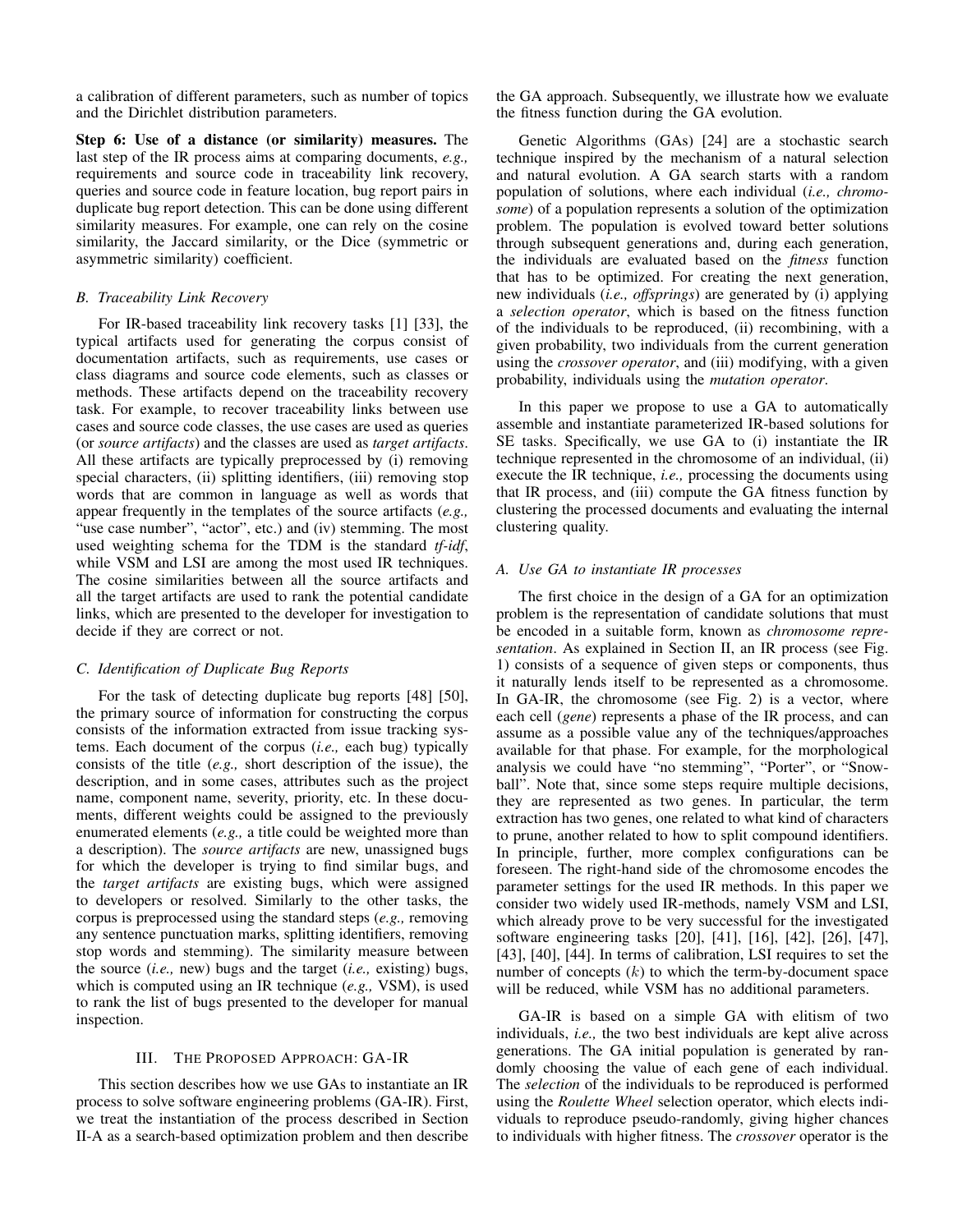

Fig. 2. GA-IR chromosome representation.

*single-point* crossover, which, given two individuals (parents)  $p_1$  and  $p_2$ , randomly selects a position in the chromosome, and then creates two new individuals (the offspring)  $o_1$  composed of the left-side of  $p_1$ , and the right-side of  $p_2$ , and  $o_2$  composed of the left-side of  $p_2$  and the right-side of  $p_1$ . The *mutation* operator is the uniform mutation, which randomly changes one of the genes with one of the admissible values. The GA terminates after a fixed number of generations or when the fitness function cannot be improved further (*i.e.,* GA converged).

## *B. Measuring the quality of assembled IR approach instances*

Another important step in the design of a GA is the definition of the fitness function. In GA-IR we need to define a fitness function able to estimate the performances of the resulting IR technique. Thus, the fitness function evaluation needs to be unsupervised (*i.e.,* it does not require a labeled training set or an oracle), in order to make it task-independent.

When applying IR methods, such as LSI or VSM, to extract textual information from software artifacts, such techniques implicitly cluster the software documents on the basis of their textual similarities. Such different clusterings can be obtained by using various numbers of latent concepts used for modeling the concept space, independently from the used pre-processing techniques. Specifically, given that applying LSI on the term-document matrix results in the following decomposition (through Singular Value Decomposition):

$$
TM = U \cdot \Sigma \cdot V^T
$$

where  $U$  is the documents-to-concepts eigenvector matrix,  $\Sigma$  the eigenvalue matrix, and  $V^T$  the transposed terms-toconcepts eigenvector matrix. Once the LSI space is reduced to  $k$  concepts  $(k$  is indeed the LSI configuration parameter) the decomposition becomes:

$$
TM_k = U_k \cdot \Sigma_k \cdot V_k^T
$$

Given the matrix  $U_k$ , we assign each document i to its dominating concept j, *i.e.,* the concept with the highest  $U_k(i, j)$  value. For the traditional VSM, we apply a similar approach, however, without reducing the space, but considering  $k$  equal to the rank of the term-document matrix.

*We conjecture that there is a strong relationship between the performances obtained by an IR technique on software corpora and the quality of the internal clusters produced*. Indeed, if the quality of the clusters produced by an IRprocess is poor, it means that the IR process was not able to correctly extract the most important concepts from the software corpus and the documents, which are more similar to each other, are assigned to different clusters. Similarly to what has been done in previous work when calibrating LDA [38], we use the Silhouette coefficient [28] to measure the quality of clusters, since it provides only one scalar value combining *cohesion* and *separation* of clusters. In particular, the Silhouette coefficient is computed for each document using the concept of centroids of clusters. Let  $C$  be a cluster; its centroid is equal to the mean vector of all the documents belonging to *C*, *i.e.*,  $Centroid(C) = \sum_{i \in C} d_i / |C|$ . Starting from the definition of centroids, the Silhouette coefficient is computed for each document  $d_i$  as the following:

$$
s(d_i) = \frac{b(d_i) - a(d_i)}{\max(a(d_i), b(d_i))}
$$

where  $a(d_i)$  is the separation (measured as the maximum distance from  $d_i$  to the centroid of its cluster) and  $b(d_i)$  is the cohesion (represented as the minimum distance from  $d_i$  to the centroids of the clusters not containing  $d_i$ ). The value of the Silhouette coefficient ranges between -1 and 1.

A good cluster has a positive Silhouette coefficient because it corresponds to the case in which  $b(d_i) > a(d_i)$ , *i.e.*, the mean distance to other documents in the same cluster is less than the minimum distance to other documents in other clusters. We used the cosine of the angle between vectors for measuring the distance between documents, since in LSI the documents are represented as vectors in the concepts space. In the end, the overall measure of the quality of clustering  $C = \{C_1, \ldots, C_k\},\$ that is our fitness function, is computed by the mean Silhouette coefficient of all the documents.

# IV. EMPIRICAL EVALUATION DESIGN

The *goal* of our study is to investigate whether GA-IR is able to instantiate IR techniques that are able to effectively solve SE tasks, while the *quality focus* is represented by the performances of the IR-based processes in terms of accuracy and completeness. The *perspective* is of researchers interested in developing an automatic approach to assemble IR processes for solving specific SE tasks. The *context* of the study consists of (i) *two SE tasks*, namely traceability link recovery, and identification of duplicate bug reports, and (ii) their corresponding *objects* (*i.e.,* datasets on which the tasks are applied). Specifically, the study aims at answering the following research questions (RQs) that have been addressed in the context of the two SE tasks considered in our study:

RQ1: *How do the IR techniques and configurations instantiated by GA-IR compare to those previously used in literature for the same tasks?* This RQ aims at justifying the need for an automatic approach that calibrates IR approaches for SE tasks. Specifically, we analyzed to what extent the techniques instantiated by GA-IR for solving a specific task are able to provide better performances as compared to those configured with "ad-hoc" settings. Our conjecture is that, with proper settings, the performances could be sensibly improved because, in many cases, the IR-based techniques have been severely under-utilized in the past.

RQ2: *How do the settings of IR-based techniques instantiated by GA-IR compare to an ideal configuration?* We empirically identified the configuration that provided the best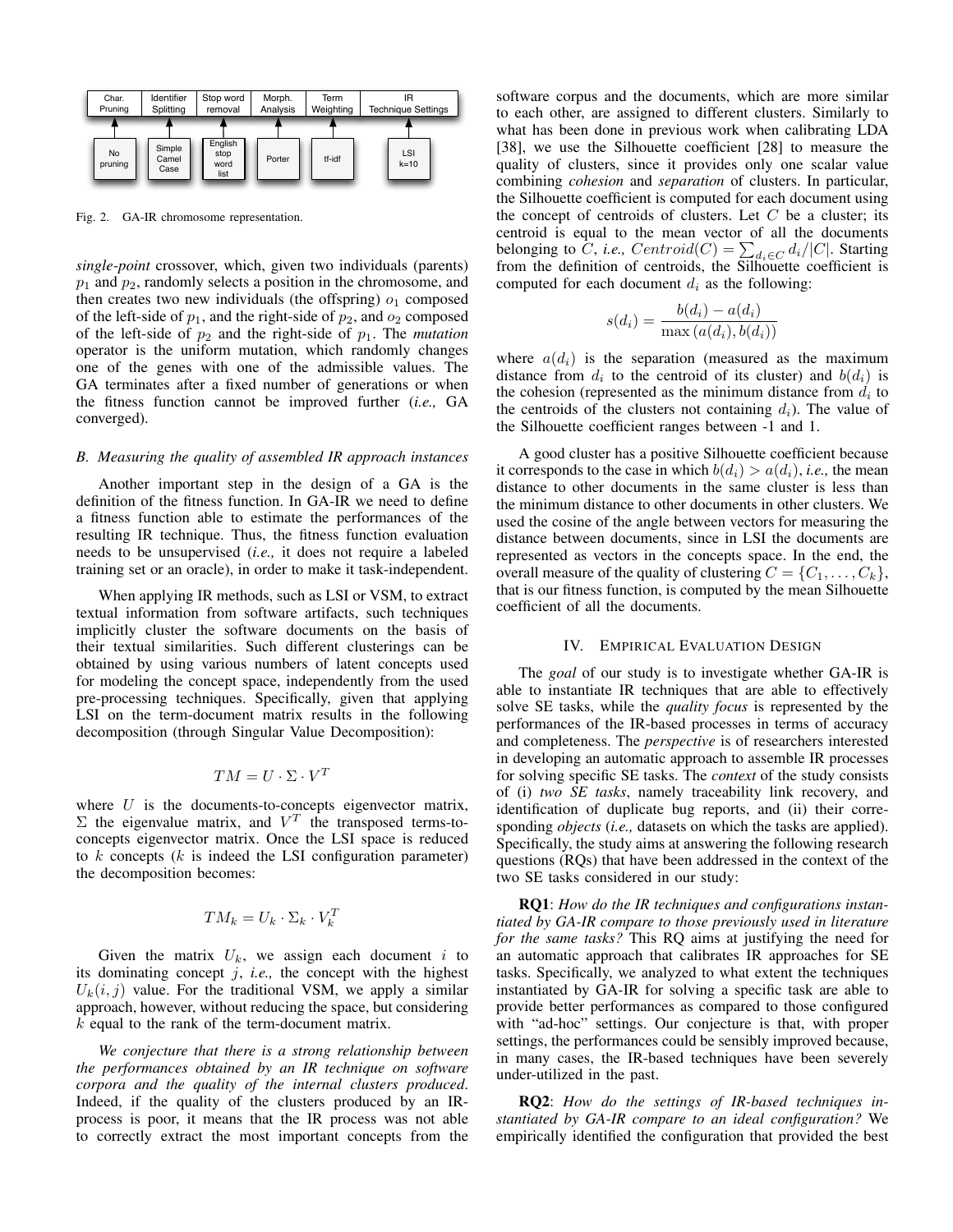results as compared to a specific oracle. For instance, in the case of traceability link recovery, we identified the configuration that provided the best performances in terms of correct and incorrect links recovered. Clearly, one can build such a configuration only with available labeled data set, by using a combinatorial search among different treatments and by evaluating each combination against the oracle in terms of precision and recall.

We call such a configuration "ideal", because it is not possible to build a priori (*i.e.,* without the availability of a labeled training set) a configuration providing better performances than that. The performances achieved by the techniques instantiated by GA-IR are then compared to those achieved with the ideal configuration, to investigate how far off is the GA-IR configuration from the best possible performances that one can achieve.

## *A. GA-IR Implementation and Settings*

GA-IR has been implemented in  $R$  [45] using the GA library. Every time an individual needs to be evaluated, we process documents using features available in the lsa package which allows applying all the pre-processing steps, while for computing the SVD decomposition we used the fast procedure provided by the irlba package for large and sparse matrices. As for the GA settings, we used a crossover probability of 0.8, a uniform mutation with probability of  $1/n$ , where n is the chromosome size  $(n = 7$  in our case). We set the population size equal to 50 individuals with elitism of two individuals. As a stop condition for GA, we terminate the evolution if the best fitness function value does not improve for ten consecutive generations or when reaching the maximum number of generations equals to 100 (which, however, was never reached in our experiments). All these settings are commonly used in the genetic algorithms community. In addition, to address the intrinsic randomness of GAs, for each task and for each dataset, we performed 30 independent runs, storing the best configuration and the relative best fitness function value—*i.e.*, the Silhouette coefficient—for each run. Finally, among the obtained configurations, we consider the one that achieves the median fitness function—across the 30 independent runs—for the best individual in the last generation. Finally, Table I summarizes the possible values for each gene of the chromosome used in our experimentation. Clearly, the number of possible values can easily be extended (*e.g.,* different stemming, different weighting schemas).

# *B. Task 1: Traceability Link Recovery*

For this task, we use the IR methods to recover traceability links between high level artifacts (*e.g.,* use cases) and source code classes. The experiment has been conducted on the software repositories of three projects, EasyClinic, eTour, and iTrust. EasyClinic is a system used to manage a doctor's office, while eTour is an electronic touristic guide. The documentation, source code identifiers, and comments for both systems are written in Italian. Both EasyClinic and eTour have been developed by final year Master students at the University of Salerno (Italy). iTrust is a medical application used as a class project for Software Engineering courses at North Carolina State University<sup>1</sup>. All artifacts consisting of use cases and

#### TABLE I. VALUES OF THE GENES (STEPS OF THE IR-BASED TECHNIQUE) FOR GA-IR.

| <b>STEP</b>            | <b>IMPLEMENTATIONS</b>                                         |  |  |  |  |
|------------------------|----------------------------------------------------------------|--|--|--|--|
|                        | keep special characters and digits                             |  |  |  |  |
| Character pruning      | remove special characters, keep digits                         |  |  |  |  |
|                        | remove both special characters and digits                      |  |  |  |  |
|                        | do not split                                                   |  |  |  |  |
| Identifier splitting   | simple Camel Case split                                        |  |  |  |  |
|                        | Camel Case keep compound split                                 |  |  |  |  |
|                        | do not remove stop words                                       |  |  |  |  |
| Stop word removal      | English/Italian stop word removal                              |  |  |  |  |
|                        | English/Italian stop word removal + remove $\leq 2$ char words |  |  |  |  |
|                        | English/Italian stop word removal + remove $\leq$ 3 char words |  |  |  |  |
|                        | no stemming                                                    |  |  |  |  |
| Morphological analysis | Porter stemming                                                |  |  |  |  |
|                        | Snowball stemming                                              |  |  |  |  |
|                        | <b>Boolean</b>                                                 |  |  |  |  |
|                        | tf                                                             |  |  |  |  |
| Term weighting         | tf-idf                                                         |  |  |  |  |
|                        | $log_{ij} = log(f_{ij} + 1)$                                   |  |  |  |  |
|                        | tf-entropy                                                     |  |  |  |  |
|                        | <b>VSM</b>                                                     |  |  |  |  |
| Algebraic model        | LSI                                                            |  |  |  |  |
| LSI k                  | $10 \leq k \leq rank(TDM)$                                     |  |  |  |  |

TABLE II. TASK 1 (TRACEABILITY LINK RECOVERY): CHARACTERISTICS OF THE DATASETS USED IN THE EXPERIMENT.

| System                                              | <b>KLOC</b> | Source        | Target        | Correct |  |  |
|-----------------------------------------------------|-------------|---------------|---------------|---------|--|--|
|                                                     |             | Artifacts (#) | Artifacts (#) | links   |  |  |
| EasyClinic                                          | 20          | UC (30)       | CC(47)        | 93      |  |  |
| eTour                                               | 45          | UC(58)        | CC(174)       | 366     |  |  |
| <i>i</i> Trust                                      | 10          | UC(33)        | JSP(47)       | 58      |  |  |
| UC: Use case, CC: Code class; JSP: Java Server Page |             |               |               |         |  |  |

Java Server Pages are written in English. Table II summarizes the characteristics of the considered software systems: the number and type of source and target artifacts, the source code size in KLOC, and the number of correct links between the source and target artifacts. These correct links are derived from the traceability matrix built and validated by the original developers. We consider such a matrix as the oracle to evaluate the accuracy of different traceability recovery processes.

To answer RQ1, we compared the accuracy of recovering traceability links achieved by the IR techniques assembled by GA-IR with the accuracy achieved by LSI and VSM on the same systems in the previously published studies where an "ad-hoc" corpus pre-processing and LSI configuration were used [10], [11]. We also compared the accuracy of recovering traceability links using different combinations of preprocessing steps  $(3 \times 3 \times 4 \times 3 \times 5=540)$ , see Table I) for both VSM and LSI. For LSI, we also consider different number of concepts by varying  $k$  from 10 to a maximum number of topics, which is 77 for EasyClinic, 176 for eTour and 80 for iTrust. We also exercised all possible combinations of preprocessing steps with such values. Thus, the total number of trials performed on EasyClinic, eTour, and iTrust were 36,720, *i.e.,* 540 · (77-10+1), 89,640 and 37,800, respectively. With such an analysis we are able to identify the configuration which provides the best recovery accuracy (as compared to our oracle) between all the possible configurations aiming at estimating the ideal configuration of the IR-based traceability recovery process. Then, in order to answer RQ2, we compared the performances achieved with such an ideal configuration with the performances achieved with the configuration identified by GA-IR.

For both RQ1 and RQ2, the performances of the GA-IR approach, the baseline approach, and the ideal approach are evaluated and compared by using two well-known metrics in

<sup>1</sup>http://agile.csc.ncsu.edu/iTrust/wiki/doku.php?id=tracing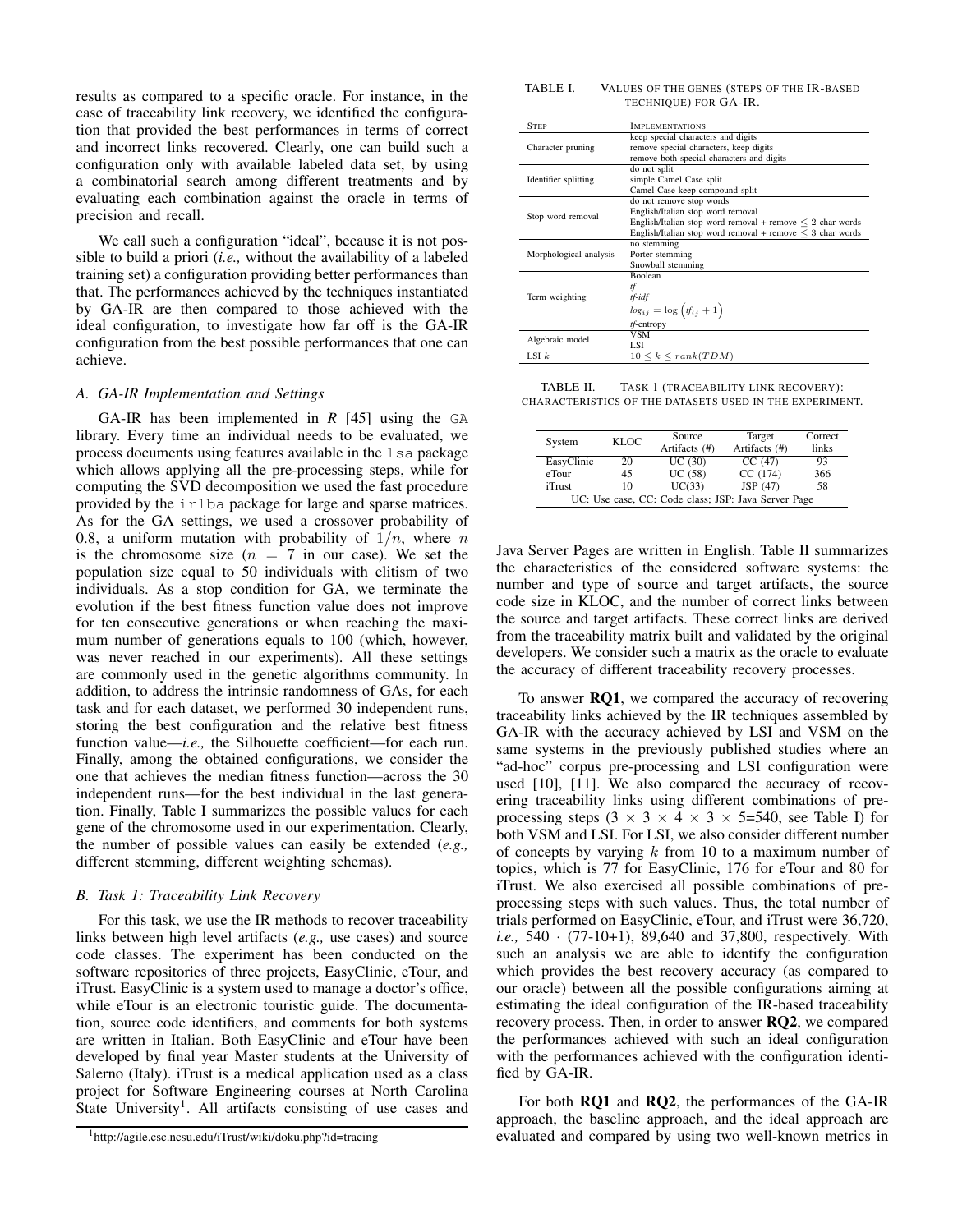the IR field, namely precision and recall [3]. The precision values achieved for different levels of recall (for each correct link) by the different IR processes are then pairwise-compared using the Wilcoxon rank sum test. Since this requires performing three tests for each system, we adjusted the p-values using Holm's correction procedure [25]. Finally, we use the average precision metric [3] for comparing the performances of the different IR processes. We used the average precision since it provides a single value that is proportional to the area under precision-recall curve achieved for each ranked list of candidate links. This value is the mean of the precision over all the correct links. Hence, it combines both precision and recall into a single performance scalar value.

# *C. Task 2: Duplicate Bug Report Identification*

For this task, we used VSM and LSI to identify duplicate bug reports from a set of existing reports. In essence, we used two selected IR methods for computing the textual similarity between new bug reports and existing bug reports using their descriptions. The textual corpora is the one composed of (i) the title of the bug, and (ii) the double weighted title and the description of the bug.

Besides the textual similarity, as suggested by Wang *et al.* [50], for each bug report in the analyzed corpus, we also generated an execution trace by following the steps to reproduce the bug (such steps are available in the bug description). Using this information we built a bug-to-method matrix, where each bug represents a column, and each method represents a row. The matrix has binary values, *i.e.,* a generic entry  $(i, j)$  is one, if the  $i<sup>th</sup>$  method in the corresponding row appears in the execution trace of the  $j<sup>th</sup>$  bug; zero otherwise. This information can be used to identify bugs having similar execution traces. Such information can complement textual similarity in order to identify duplicate bug reports, *i.e.,* bugs having similar execution traces are candidate to be the same bug. We then apply VSM and LSI also on the bug-to-method matrix and we compute the similarity between each bug (in terms of execution trace) using the *Execution-informationbased Similarity*. The final similarity between each pair of bug reports is given by averaging the textual similarity and the similarity of the execution traces of the two bugs.

The design of our study is based on the study introduced by Wang *et al.* [50], however, it is different in several important aspects, such as the IR techniques being used (we used both VSM and LSI, while they used VSM only), dataset, type of execution traces and method signatures. For example, Wang *et al.* used 220 bug reports of Eclipse 3.0 posted on June 2004 and 44 duplicate pairs as well full execution traces with method signatures. For our evaluation, we used 225 bugs (of the same system and posted in the same period) with 44 duplicate pairs, and marked execution traces without method signatures. For collecting the data, even though we followed the methodology described in their approach, we do not have information about the exact set of bugs used by Wang *et al.* [50]. Moreover, the execution traces we collected are most likely different since this was a manual collection process. In addition, our JPD $A<sup>2</sup>$ instrumentation did not record the method signatures for the executed methods. In summary, we created a realistic reference

approach for Task 2, however this may not fully correspond to the one in Wang *et al.* [50].

For each duplicate pair, we compute the similarity between the oldest submitted bug (among those two) and the remaining 224 bug reports in the corpus. We compute the accuracy of detecting all the pairs using the Recall Rate  $(RR)$  [48], [50]. Then, to address  $RQ1$ , we compare the RR of the configuration produced by GA-IR against the  $RR$  of a "baseline" configuration produced by using the preprocessing of Wang *et al.*, and by applying VSM and LSI with an "ad-hoc" number of concepts used in traceability link recovery, *i.e.*,  $k = 50\%$  of total number of documents [11]. For **RO2**, we compare the  $RR$ generated by the configuration suggested by GA-IR against the RR of the best configuration produced by performing a combinatorial search on the preprocessing steps and k values.

Similarly to the other two tasks, the RR values at different cut points (*i.e.,* suggested list sizes) are pairwise-compared using the Wilcoxon rank sum test, adjusting the corresponding p-values using Holm's correction procedure.

## V. EMPIRICAL EVALUATION RESULTS

This section describes the results of our experiments conducted in order to answer the research questions stated in Section IV. We report the results for two different tasks in Section V-A and Section V-B respectively.

# *A. Task 1: Traceability Link Recovery*

Fig. 3 reports the precision/recall graphs obtained using (i) the "ideal" IR configuration; (ii) the IR configuration identified by GA-IR; and (iii) an "ad-hoc" configuration (referred to as a reference) used in a previous study, *i.e.,* VSM and LSI used on the same dataset and for the same traceability recovery task. For all three systems, namely EasyClinic, eTour and iTrust, GA-IR was able to obtain a precision and recall rate close to the one obtained by the combinatorial (*i.e.,* "ideal") configuration. It is important to emphasize that the configuration identified by GA-IR used no information about the oracle for computing the result, whereas the combinatorial search used more than 30K different configurations for all the three projects to identify the best configuration, and its performance was evaluated based on the oracle. In other words, among those  $> 30K$  configurations, we chose for comparison the one that produced the best results based on the oracle.

Based on Fig. 3, when comparing the performance achieved by GA-IR with those of the reference configurations, we can observe a significant improvement in all the cases. These results are also confirmed by the average precision obtained by the three different treatments (see Table III). Indeed, the average precision obtained by GA-IR is very close to the "ideal" (combinatorial) one. For example, for EasyClinic the average precision obtained with GA-IR is 66.92%, which is slightly lower than the average precision obtained by the "ideal" search, which is 67.47%. The same can be observed for eTour and iTrust. Moreover, the difference in terms of average precision with respect to the combinatorial configuration is lower than 1%. However, the improvement obtained with respect to the reference configurations is of about 20% in terms of average precision. For example, for EasyClinic the average precision obtained by GA-IR is 66.92%, whereas the average

<sup>2</sup>http://docs.oracle.com/javase/7/docs/technotes/guides/jpda/jpda.html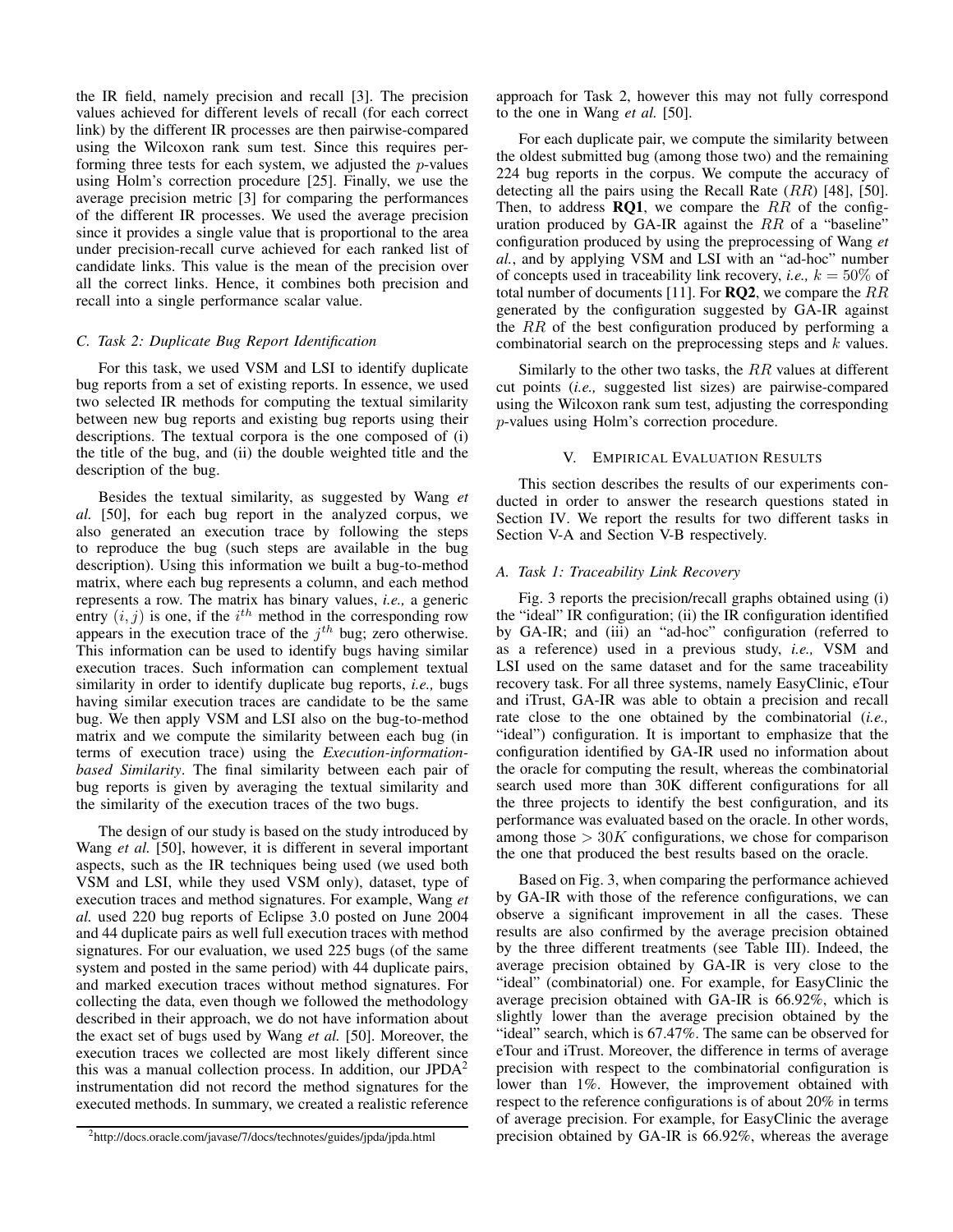

Fig. 3. Traceability link recovery: precision/recall graphs.

TABLE III. COMPARISON OF TRACEABILITY LINK RECOVERY PERFORMANCES: AVERAGE PRECISION VALUES.

| System     | Ideal | GA-IR | <b>Ref. LSI</b> [10], [11] | <b>Ref. VSM</b> [10], [11] |
|------------|-------|-------|----------------------------|----------------------------|
| EasyClinic | 67.47 | 66.92 | 46.78                      | 45.50                      |
| eTour      | 47.01 | 46.94 | 30.93                      | 29.94                      |
| iTrust     | 68.84 | 68.13 | 45.47                      | 46.07                      |

TABLE IV. COMPARISON OF TRACEABILITY LINK RECOVERY PERFORMANCES (PRECISION): RESULTS OF WILCOXON RANK SUM TEST.

|                                    | EasyClinic | eTour  | <b>iTrust</b> |
|------------------------------------|------------|--------|---------------|
| $GA-IR > Ideal$                    | 0.99       |        | 0.99          |
| $GA-IR > VSM-Reference$ [10], [11] | < 0.01     | < 0.01 | $<$ 0.01      |
| $GA-IR > LSI-Reference$ [10], [11] | < 0.01     | < 0.01 | $<$ 0.01      |
| Ideal $>$ VSM-Reference [10], [11] | < 0.01     | < 0.01 | < 0.01        |
| $Ideal > LSI-Reference$ [10], [11] | < 0.01     | < 0.01 | < 0.01        |

precision values obtained by the reference configurations (*i.e.,* the ones that used an "ad-hoc" configuration) are 46.78% and 45.50% for LSI and VSM respectively. The findings presented in Fig. 3 and Table III are also confirmed by statistical tests (see Table IV), which show that for all three systems, there is no statistical difference between the results produced by GA-IR and the "ideal" search, but there is a statistical difference between the results produced by GA-IR and the references (baselines). In summary, GA-IR outperforms the baselines and the differences are statistically significant.

## *B. Task 2: Duplicate Bug Report Identification*

For the identification of duplicate bug reports, we used two different corpora, referred as *Short* and *2ShortLong* (as suggested by [50]). In the former case, each bug is characterized by only the bug title, while in the latter case we used both the title and the bug description where the title is weighted twice as much as the bug description. Note that in both cases we combined textual information with information belonging to execution traces.

Fig. 4 reports the recall rate for the results produced by using four different configurations, *i.e.,* GA-IR, "ideal" and two reference configurations. The reference configurations are obtained by applying a standard corpus preprocessing that is typical to bug duplicates [50] and other SE tasks [30] and using two IR methods, *i.e.,* LSI and VSM. For LSI, we also set the number of concepts  $(k)$  equal to half the number of documents for LSI [11]. When the corpus consists of both titles and bug descriptions, (*i.e., 2ShortLong*), GA-IR achieved approximately the same RR values as the ideal with only few exceptions to this rule, *i.e.,* for cut points equal to 4,10, and 11. However, in these few cases, the differences are negligible because these are always lower than 2%. From Fig. 4-(b) we can also notice that GA-IR produces better results in terms of RR as compared to the reference baselines. In particular, the RR for GA-IR is higher than the RR of the LSI and VSM with "ad-hoc" configurations, with an improvement raging between 2% and 16%.

When the corpus consists of bug report titles only (*i.e., Short*) we can observe that there is no difference between RR scores achieved by GA-IR and the "ideal" configuration (based on the oracle) for cut points lower than 10. For larger cut-points, the "ideal" configuration yields higher recall rate than GA-IR with a difference of 2%. Only for cut point equal to 25 (*i.e.,* the last one) the two configurations report again the same RR scores. However, when comparing GA-IR with the two reference baselines (*i.e.,* LSI and VSM with "ad-hoc" configurations) we can notice that GA-IR recall rate is either equal or higher than the reference rate. Indeed, for cut points ranging from 8 to 19, the GA-IR recall rate is approximately 2-7% higher than recall rate achieved by both LSI and VSM with "ad-hoc" configuration. While for cut-points lower than 8 or greater than 20, GA-IR's and reference's recall rates are the same as observed from the graph in Fig. 4-(b).

Comparing the results reported in Fig. 4-(a) and Fig. 4-(b), we can observe that the performance of all the configurations ("ideal", GA-IR and reference configurations) are higher when the corpus is represented by both bug title and description, *i.e.,* for the *2ShortLong* corpus. We also observe that the gap between GA-IR and the reference is much higher for the *2ShortLong* corpus as opposed to the *Short* corpus, and one explanation for this finding could be the fact that, on one hand, when additional information is added to the corpus (*i.e.,* a long description), the benefits of properly calibrating an IR technique (*i.e.,* using GA-IR) are much more effective. On the other hand, when the corpus is particularly limited, as in the case of bug titles that contains only few words, a proper calibration of IR techniques can result in smaller benefits.

Table V reports the results of the Wilcoxon test (adjusted p-values) for all combinations of the techniques (statistically significant results are highlighted in bold face). The results indicate that on both *Short* and *2ShortLong* corpora GA-IR statistically outperforms the two reference baselines, *i.e.,* VSM and LSI instantiated with "ad-hoc" configuration. Moreover, there is no significant difference between GA-IR and the "ideal" configuration for the *Short* corpus. However, for the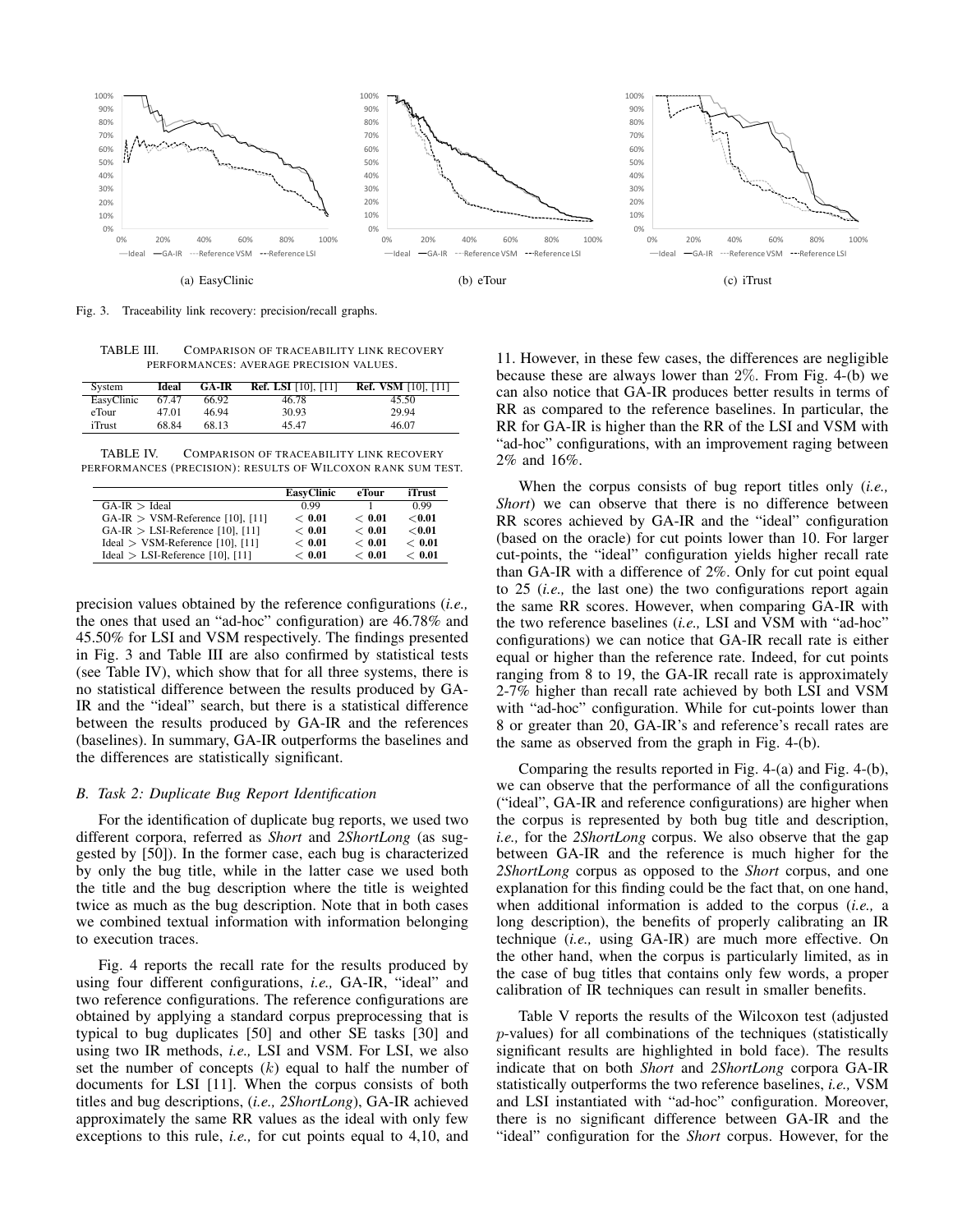

(b) 2ShortLong Corpus

Fig. 4. Recall Rate graphs for Eclipse, with suggested list size raging between 1 and 25.

TABLE V. COMPARISON OF BUG REPORT DUPLICATION: RESULTS OF THE WILCOXON RANK SUM TEST.

|                         | <b>Short Corpus</b> | <b>2ShortLong Corpus</b> |
|-------------------------|---------------------|--------------------------|
| $GA-IR > Ideal$         | < 0.01              | 0.48                     |
| $GA-IR > LSI-Reference$ | < 0.01              | < 0.01                   |
| $GA-IR > VSM-Reference$ | < 0.01              | < 0.01                   |
| $Ideal > VSM-Reference$ | < 0.01              | < 0.01                   |
| $Ideal > VSM-Reference$ | < 0.01              | < 0.01                   |

*2ShortLong* corpus the "ideal" configuration performs significantly better than GA-IR.

## *C. Detailed description of the experimented IR processes*

Table VI details the specific IR-configurations (*i.e.,* the preprocessing steps, IR technique and IR-technique parameter values) that were identified by GA-IR, the "ideal" search and the references. The rows are grouped by task (*i.e.,* traceability link recovery, and identification of duplicate bug reports), dataset (or systems) and approach (*i.e.,* GA-IR, "ideal", and references), and the columns represent the steps of the IRprocess, or the gene type illustrated in Table I.

From the fourth column of Table VI we notice that for both tasks, and for all datasets and approaches, LSI was the IR-technique that was chosen by GA-IR and the "ideal" search, which tested LSI, and VSM. For most baselines, LSI was the suggested technique and was configured with the dimensionality reduction factor of 50% the number of documents from the corpus for both traceability link recovery and identification of duplicate bug reports. It is important to mention that there were other IR-configurations that used VSM and produced results close to the ones presented in previous sub-section, however, in the end LSI-based configurations outperformed them. Regarding the number of topics  $(k)$  selected for LSI, for all three approaches we observe a clear pattern: (i) the reference configuration uses a very different value than the "ideal" or GA-IR; (ii) the  $k$  values selected by GA-IR and "ideal" are very close to each other. This would indicate that GA-IR allows us to instantiate an IR process that is close to the one identified by the "ideal" one.

When comparing the preprocessing steps for character pruning (see Table VI columns five and six), we observe that in most of the cases the special characters were removed, and in some cases, the "ideal" and GA-IR approaches include the digits in the corpus. The reference configuration always removed the digits, because the assumption was that their contribution to providing meaning to the IR model that processes a corpus from source code was limited. However, our findings show that this assumption is not always true: for both the traceability link recovery and identification of duplicate bug report tasks (which include in their corpora use cases and bug descriptions respectively) the "ideal" and GA-IR approaches often choose the option to include the digits, as they might carry some meaning, which in turn would help improve the results over the baseline (which always removed the digits). For the choice of splitting identifiers, in the majority of cases (*i.e.,* 16 out of 20), the standard Camel Case splitting algorithm was applied (see Table VI column seven). Only two exceptions to the rules are obtained for iTrust with the "ideal" IR process and for Eclipse (*Short* corpus) with both the "ideal" IR process and GA-IR where the identifiers were split using Camel Case, as well as keeping the original (compound) identifiers.

If we compare the preprocessing steps of removing stop words and stemming (see Table VI columns seven and eight) we observe that in all the cases a standard list of stop words was used (*i.e.,* no approach was configured by keeping programming language keywords or identifiers frequently used in English, such as articles, prepositions). In addition, in some cases, GA-IR and the "ideal" search choose to also remove identifiers with less than two or three characters, in order to reduce the noise from the IR model. In terms of stemmers, every approach used either the Snowball or Porter stemmer (*i.e.,* no approach was configured with no stemming at all), with the only exception of the two references (*i.e.,* VSM and LSI with "ad-hoc" configuration) for identification of duplicate bug report tasks where no stemmer is used [50].

For all approaches, the chosen function to compute the document to document similarity was the cosine similarity (see last column in Table VI ). Moreover, for the majority of cases (*i.e.,* 19 out of 20) the tf-idf measure was chosen as the preferred weighting schema (see Table VI column 11). However, GA-IR choose the log weighting schema for iTrust. Although we can identify some patterns when analyzing each preprocessing step individually, we cannot determine a clear pattern when we take all the preprocessing steps and the configuration of the IR techniques as a whole, but we can observe a clear variation in the choices. The fact that not all the tasks and/or datasets require the same preprocessing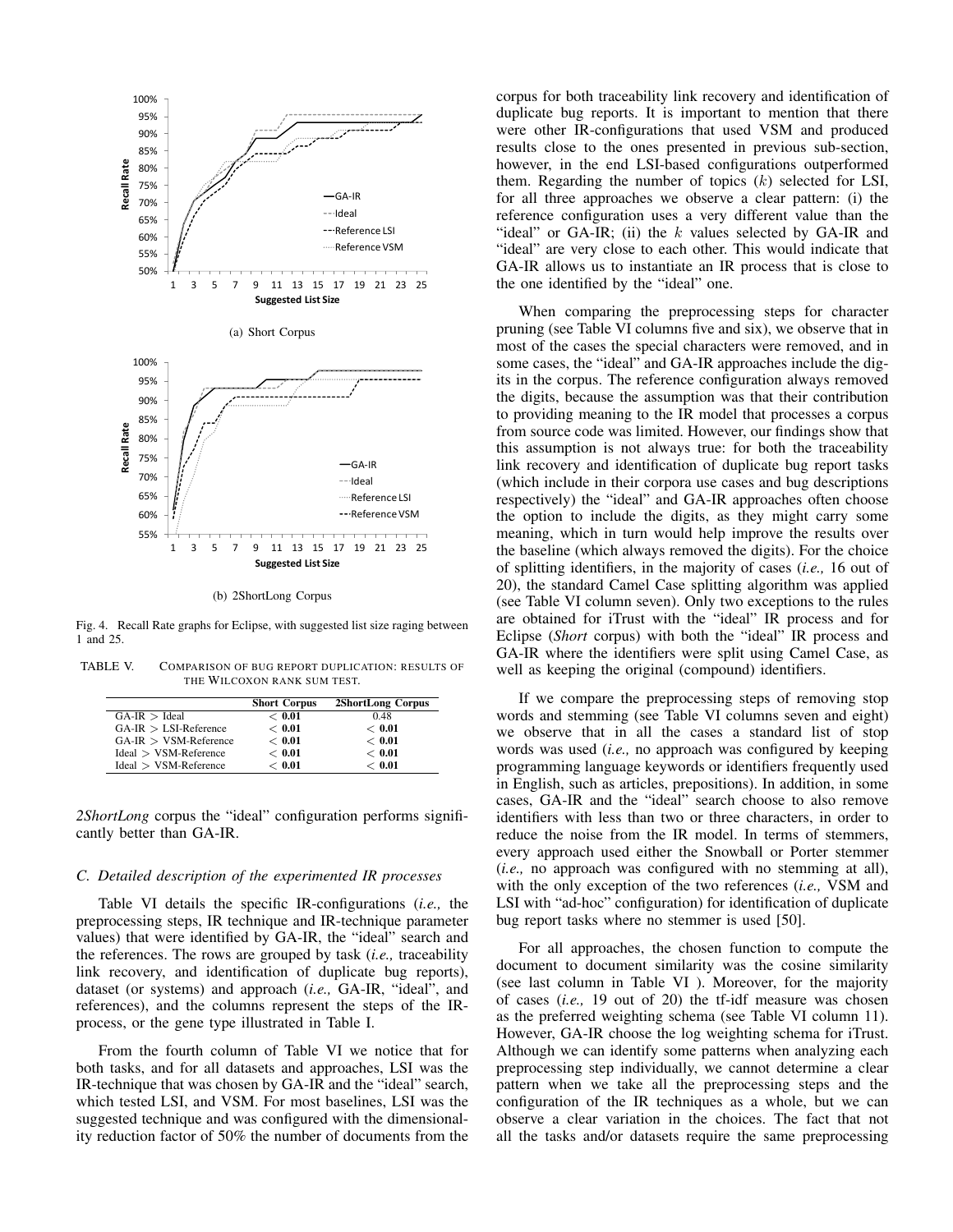TABLE VI. COMPARISON OF DIFFERENT IR PROCESSES PROVIDED BY GA-IR, COMBINATORIAL AND REFERENCE. TABLE ABBREVIATIONS: CC = CAMEL CASE; CC & KC = CAMEL CASE PLUS KEEP-COMPOUND IDENTIFIER.

| <b>Task</b> | <b>System</b>      | <b>Strategy</b> | <b>IR</b> Method      | <b>Special</b>   | <b>Digit</b> | <b>Term</b>      | <b>Stopword</b> | Stopword        | <b>Stemming</b> | Weight   | <b>Similarity</b> |
|-------------|--------------------|-----------------|-----------------------|------------------|--------------|------------------|-----------------|-----------------|-----------------|----------|-------------------|
|             |                    |                 |                       | <b>Character</b> | <b>Chars</b> | <b>Splitting</b> | List            | <b>Function</b> | <b>Stemming</b> | Schema   | <b>Function</b>   |
|             | EasyClinic         | Ideal           | LSI $(k=60)$          | Remove           | Include      | CC               | Yes             | No              | Snowball        | tf-idf   | $\cos$            |
|             |                    | GA-IR           | <b>LSI</b> $(k = 53)$ | Remove           | Remove       | CC               | Yes             | $\leq$ 2 chars  | Snowball        | tf-idf   | $\cos$            |
|             |                    | Reference       | LSI $(k = 37)$        | Remove           | Remove       | CC               | Yes             | $\leq$ 3 chars  | Snowball        | tf-idf   | $\cos$            |
|             |                    | Reference       | <b>VSM</b>            | Remove           | Remove       | CC               | Yes             | $\leq$ 3 chars  | Snowball        | tf-idf   | $\cos$            |
| Task 1      |                    | Ideal           | LSI $(k = 170)$       | Remove           | Include      | CC               | Yes             | N <sub>0</sub>  | Snowball        | tf-idf   | $\cos$            |
|             | eTour              | GA-IR           | LSI $(k = 149)$       | Remove           | Remove       | CC               | Yes             | No              | Porter          | tf-idf   | $\cos$            |
|             |                    | Reference       | LSI $(k = 87)$        | Remove           | Remove       | CC               | Yes             | N <sub>0</sub>  | Snowball        | tf-idf   | $\cos$            |
|             |                    | Reference       | <b>VSM</b>            | Remove           | Remove       | CC               | Yes             | N <sub>0</sub>  | Snowball        | tf-idf   | $\cos$            |
|             | iTrust             | Ideal           | <b>LSI</b> $(k = 75)$ | Remove           | Include      | CC & KC          | Yes             | $\leq 2$ chars  | Snowball        | tf-idf   | Cos               |
|             |                    | GA-IR           | LSI $(k = 79)$        | Remove           | Include      | <sub>CC</sub>    | Yes             | $<$ 3 chars     | Porter          | log      | $\cos$            |
|             |                    | Reference       | <b>LSI</b> $(k = 40)$ | Remove           | Remove       | CC               | Yes             | No              | Snowball        | tf-idf   | $\cos$            |
|             |                    | Reference       | <b>VSM</b>            | Remove           | Remove       | $_{\rm CC}$      | Yes             | No              | Snowball        | tf-idf   | $\cos$            |
|             | Eclipse Short      | Ideal           | LSI $(k = 124)$       | Include          | Include      | CC & KC          | Yes             | N <sub>0</sub>  | Porter          | tf-idf   | $\cos$            |
|             |                    | GA-IR           | LSI $(k = 119)$       | Include          | Include      | CC & KC          | Yes             | No              | Porter          | tf-idf   | $\cos$            |
| Task 2      |                    | Reference       | LSI $(k = 112)$       | Remove           | Include      | No               | Yes             | No              | Porter          | tf-idf   | $\cos$            |
|             |                    | Reference       | <b>VSM</b>            | Remove           | Include      | No               | Yes             | No              | Porter          | tf-idf   | $\cos$            |
|             | Eclipse 2ShortLong | Ideal           | LSI $(k = 180)$       | Remove           | Include      | $\overline{cc}$  | Yes             | N <sub>o</sub>  | Porter          | $tf-idf$ | $\cos$            |
|             |                    | GA-IR           | LSI $(k = 185)$       | Remove           | Include      | CC               | Yes             | $\leq$ 3 chars  | Porter          | tf-idf   | $\cos$            |
|             |                    | Reference       | LSI $(k = 112)$       | Remove           | Remove       | No               | Yes             | N <sub>0</sub>  | Porter          | tf-idf   | $\cos$            |
|             |                    | Reference       | VSM                   | Remove           | Remove       | N <sub>0</sub>   | Yes             | N <sub>0</sub>  | Porter          | tf-idf   | $\cos$            |

steps confirms the findings of Falessi *et al.* [18] that there is no unique IR configuration that can be efficiently applied to all the tasks and all the datasets. Thus, GA-IR plays a key role in considering all the potential configurations of an IRtechnique, and all their potential interactions as a whole (as opposed to considering them individually) and recommends the configuration that is most suited for a dataset, as each dataset is unique. We observed that besides recommending the preprocessing steps, GA-IR was able to recommend the number of topics  $k$ , and the overall IR configuration was able to produce better results than the baseline. Moreover, our comparison between GA-IR and the "ideal" search indicates that GA-IR was able to find a suitable configuration (using the Silhouette coefficient of the underlying model) that is close to the configuration identified by the "ideal" search, which used the oracle to identify the best configuration.

## VI. THREATS TO VALIDITY

Threats to *construct validity* concern the relationship between theory and observation. For the two tasks investigated, we evaluated the performances of GA-IR and of alternative approaches using well-established metrics, namely precision and recall, effectiveness measure and Recall Rate, as well as oracles already used and validated in previous studies [20], [50]. We used as a baseline for comparison the performances achieved by IR techniques and settings used in previous papers. As for detecting duplicate bug reports, it was not possible to fully replicate the approach by Wang *et al.* [50] due to unavailability of all the required information. However, Section IV explains the details and the rationale for using a baseline for comparison for such a task.

Threats to *internal validity* are related to co-factors that could have influenced our results. We limited the influence of GA randomness by performing 30 GA runs, and considering the configuration achieving the median performance.

Threats to *conclusion validity* concern the relationship between a treatment and an outcome. To support our claims, we used a non-parametric statistical test, *i.e.,*, Wilcoxon rank sum test. Since multiple tests were performed on the same software projects, we also use the Holm's correction to adjust p-values.

Threats to *external validity* concern the generalization of our results. First, as explained in Section IV, for a better control over the independent and dependent variables of the study we considered only two IR methods (*i.e.,* LSI and VSM), although as illustrated in Section III the approach can be easily extended to consider and search among alternative IR methods and their configurations. In addition, we consider only a subset of the possible treatments for the various phases such as term extraction, stop words removal, stemming, and term weighting. Although the chosen treatments are representative of the ones used in literature, it is worthwhile to investigate other possibilities. Finally, while we applied GA-IR to assemble and calibrate IR-based techniques on artifacts in two SE tasks, it would be worthwhile to scrutinize GA-IR in the context of other SE tasks.

#### VII. RELATED WORK

This section describes related work concerning the importance of choosing proper treatments for different phases of an IR process when applied to SE tasks. It also reports approaches aimed at suggesting calibrations for specific IR techniques.

Falessi *et al.* [18] empirically evaluated the performance of IR-based duplicate requirement identification on a set of over 983 requirement pairs coming from industrial projects. To this aim, they instantiated 242 IR processes, using various treatments for stemming, term weighting, IR algebraic method, and similarity measures. Their study shows that the performances of different IR configurations for detecting duplicate requirements vary significantly. Also, Thomas *et al.* [49] studied the impact of classifier configuration in a bug localization process. They considered 3,172 configurations, where each configuration on one hand includes different steps of the IR-based indexing, and on the other hand different kinds of machine learning classifiers. The work by Falessi *et al.* [18] and Thomas *et al.* [49] motivate our research, as it empirically shows that instantiating an appropriate IR process is crucial to achieving good performances. However, while they do not propose an approach for choosing the most suitable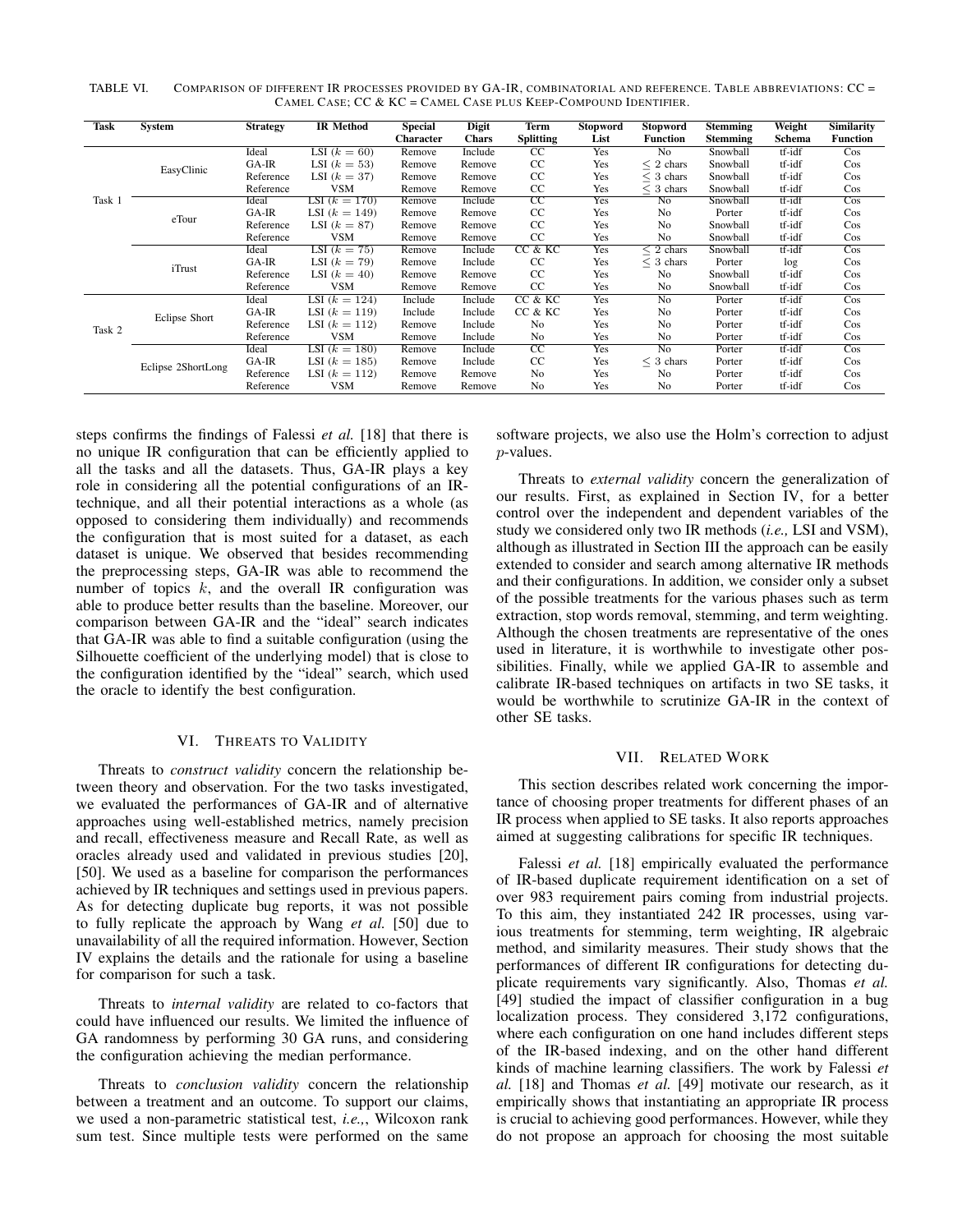technique/configuration, our GA-IR approach searches for a (near) optimal IR technique, which is also properly configured, using GAs, and above all, it is able to do it without the availability of an oracle.

Moreno *et al.* [36] investigated the effects of different text retrieval configurations on feature location approaches, and proposed an approach named QUEST to perform a querybased identification of a text retrieval configuration. In other words, their approach determines the text retrieval configuration most suitable for a given query. Differently from our case, their approach is focused on choosing among a limited number (21) of configurations (therefore, the choice is performed exhaustively), and to make the choice dependent on the query. Instead, GA-IR can choose among a very high (and virtually unlimited) number of configurations by relying on a searchbased optimization technique.

In our previous work [38] we proposed LDA-GA, a GAbased approach to automatically calibrate the parameters of LDA in the context of three software engineering tasks, namely traceability link recovery, feature location and software artifact labeling. In contrast to LDA-GA, GA-IR assembles and configures the entire IR process, rather than just tuning the parameters of a specific IR algebraic method. More specifically, our results are in concordance with the findings of Falessi *et al.* [18], which illustrate that performances of IR processes depend on the choices made for the various phases of IR processing, rather than just on the appropriate choice and calibration of the IR algebraic model.

The literature also reports approaches for calibrating specific stages of an IR process, or parameters of specific algebraic IR techniques. Cordy and Grant have proposed heuristics for determining the "optimal" number of LDA topics for a source code corpus of methods, by taking into account the location of these methods in files or folders, as well as the conceptual similarity between methods [21]. Cummins [9] proposed to use genetic programming (GP) to automatically build term weighting formulae, using different combinations of *tf* and *idf*, that can be altered using functions such as logarithm. The similarity between our approach and Cummins' approach is the use of search-based optimization techniques to calibrate IR processes. Their approach was evaluated on a set of 35,000 textual documents, for a document search task. In contrast to our technique, their approach (i) focuses on term weighting only (whereas we focus on the whole process), and (ii) their approach is supervised, as the fitness function evaluation requires the availability of a training set (*e.g.,* labeled traceability links). Griffiths and Steyvers [22] propose a method for choosing the best number of topics for LDA among a set of predefined topics. Their approach consists of (i) choosing a set of topics, (ii) computing a posterior distribution over the assignments of words to topics, (iii) computing the harmonic mean of a set of values from the posterior distribution to estimate the likelihood of a word belonging to a topic, and (iv) choosing the topic with the maximum likelihood.

To the best of our knowledge, the most related work to ours is the approach by Lohar *et al.* [31], who proposed to use GA for customizing a process for traceability recovery. While we share the goal of configuring each step of the IR process, and the application to traceability link recovery, there are substantial differences between the two approaches:

- 1) While the approach of Lohar *et al.* [31] is supervised, *i.e.,* it configures the IR process using GA on a training set on which traceability links have been labeled, our approach is *unsupervised*, as it calibrates the GA based on the achieved clustering quality. As mentioned in the introduction, this can be valuable when a labeled training set is unavailable;
- 2) For this reason, our approach is task independent, as it is able to configure an IR process independently of the task on which the configured process has to be applied while the approach by Lohar *et al.* [31] is task dependent.

# VIII. CONCLUSION AND FUTURE WORK

The application of IR techniques to software engineering problems requires a careful construction of a process consisting of various phases, *i.e.,* term extraction, stop word removal, stemming, term weighting, and application of an algebraic IR method. Each of these phases can be implemented in various ways, and requires careful choice and settings, because the performances significantly depend on such choices [18].

This paper proposes the use of Genetic Algorithms to assemble and configure a (near) optimal IR process to be applied to given software artifacts, (*e.g.,* when processing artifacts to solve problems such as traceability link recovery or feature location). Noticeably, the proposed approach is *unsupervised* and *task independent*, as it evaluates the extent to which the artifacts can be clustered after being processed.

We applied the proposed approach—named as GA-IR to two software engineering tasks, namely traceability link recovery and detection of duplicate bug reports. The results of our empirical evaluation indicate that:

- for traceability recovery, the IR processes assembled by GA-IR significantly outperform those assembled according to existing approaches from literature;
- for duplicate bug report detection, the obtained results do not always significantly improve the performances of the baseline approach, since such a baseline is already close to the ideal optimum;
- in most cases, the performances achieved by GA-IR are not significantly different from the performances of an ideal IR process that can be combinatorially built by considering all possible combinations of treatments for the various phases of the IR process, and by having a labeled training set available (*i.e.,* by using a supervised approach).

Our work in progress aims at extending the proposed approach in various ways. First, we plan to use a more sophisticated evolutionary algorithm, employing genetic programming (GP) to assemble different phases in different ways, including creating ad-hoc weighting schemata [9] or extracting ad-hoc elements from artifacts to be indexed, *e.g.,* only specific source code elements, only certain parts-of-speech. Last, but not least, we plan to apply GA-IR in the context of other software engineering tasks, and to make it available as a plugin to the *Tracelab* [27] environment, as done already for the automatic configuration of LDA [15].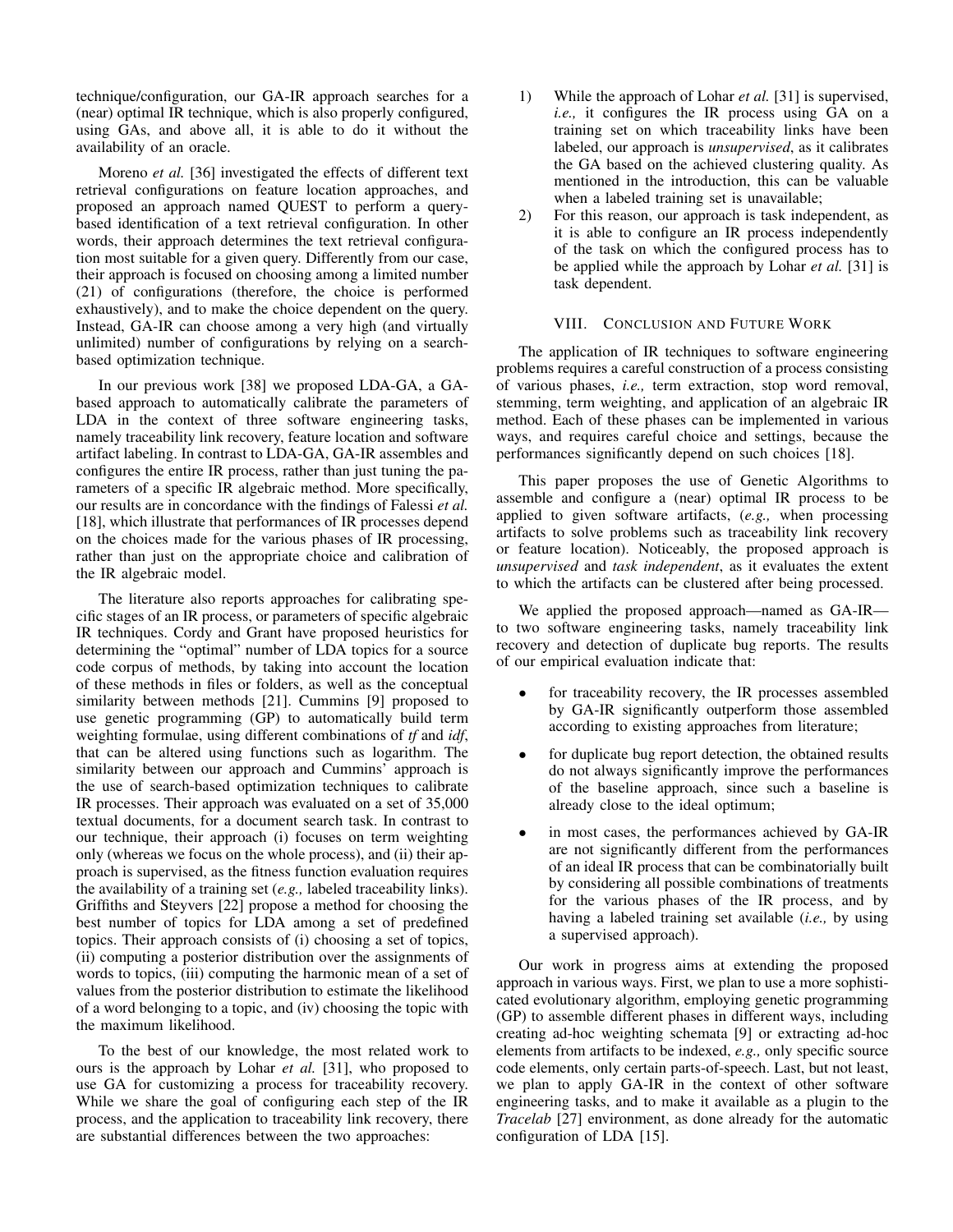#### **REFERENCES**

- [1] G. Antoniol, G. Canfora, G. Casazza, A. De Lucia, and E. Merlo, "Recovering traceability links between code and documentation," *IEEE Transactions on Software Engineering*, vol. 28, no. 10, pp. 970–983, 2002.
- [2] G. Antoniol, Y.-G. Guéhéneuc, E. Merlo, and P. Tonella, "Mining the lexicon used by programmers during sofware evolution," in *Proc. of the 23rd IEEE International Conference on Software Maintenance*. Paris, France: IEEE Press, 2007, pp. 14–23.
- [3] R. Baeza-Yates and B. Ribeiro-Neto, *Modern Information Retrieval*. Addison-Wesley, 1999.
- [4] D. M. Blei, A. Y. Ng, and M. I. Jordan, "Latent Dirichlet Allocation," *The Journal of Machine Learning Research*, vol. 3, pp. 993–1022, 2003.
- [5] G. Capobianco, A. De Lucia, R. Oliveto, A. Panichella, and S. Panichella, "On the role of the nouns in IR-based traceability recovery," in *Proc. of 17th IEEE International Conference on Program Comprehension*, Vancouver, British Columbia, Canada, 2009.
- [6] B. Caprile and P. Tonella, "Restructuring program identifier names," in *Proc. of 16th IEEE International Conference on Software Maintenance*. San Jose, California, USA: IEEE CS Press, 2000, pp. 97–107.
- [7] T. M. Cover and J. A. Thomas, *Elements of Information Theory*. Wiley-Interscience, 1991.
- [8] J. K. Cullum and R. A. Willoughby, *Lanczos Algorithms for Large Symmetric Eigenvalue Computations*. Boston: Birkhauser, 1998, vol. 1, ch. Real rectangular matrices.
- [9] R. Cummins, "The evolution and analysis of term-weighting schemes in information retrieval," Ph.D. dissertation, National University of Ireland, 2008.
- [10] A. De Lucia, M. Di Penta, R. Oliveto, A. Panichella, and S. Panichella, "Applying a smoothing filter to improve IR-based traceability recovery processes: An empirical investigation," *Information and Software Technology*, 2012.
- [11] A. De Lucia, F. Fasano, R. Oliveto, and G. Tortora, "Recovering traceability links in software artefact management systems using information retrieval methods," *ACM Trans. on Soft. Eng. and Methodology*, vol. 16, no. 4, 2007.
- [12] S. Deerwester, S. T. Dumais, G. W. Furnas, T. K. Landauer, and R. Harshman, "Indexing by latent semantic analysis," *Journal of the American Society for Information Science*, vol. 41, no. 6, pp. 391–407, 1990.
- [13] F. Deissenboeck and M. Pizka, "Concise and consistent naming," *Software Quality Journal*, vol. 14, no. 3, pp. 261–282, 2006.
- [14] B. Dit, L. Guerrouj, D. Poshyvanyk, and G. Antoniol, "Can better identifier splitting techniques help feature location?" in *The 19th IEEE International Conference on Program Comprehension, ICPC 2011, Kingston, ON, Canada, June 22-24, 2011*. IEEE Computer Society, 2011, pp. 11–20.
- [15] B. Dit, A. Panichella, E. Moritz, R. Oliveto, M. Di Penta, D. Poshyvanyk, and A. De Lucia, "Configuring topic models for software engineering tasks in tracelab," in *7th International Workshop on Traceability in Emerging Forms of Software Engineering, TEFSE 2013, 19 May, 2013, San Francisco, CA, USA*, 2013, pp. 105–109.
- [16] B. Dit, M. Revelle, and D. Poshyvanyk, "Integrating information retrieval, execution and link analysis algorithms to improve feature location in software," *Empirical Software Engineering (EMSE)*, pp. 1– 33, to. appear, 2012.
- [17] S. T. Dumais, "Improving the retrieval of information from external sources," *Behavior Research Methods, Instruments and Computers*, vol. 23, pp. 229–236, 1991.
- [18] D. Falessi, G. Cantone, and G. Canfora, "Empirical principles and an industrial case study in retrieving equivalent requirements via natural language processing techniques," *IEEE Trans. Software Eng.*, vol. 39, no. 1, pp. 18–44, 2013.
- [19] M. Gethers, B. Dit, H. Kagdi, and D. Poshyvanyk, "Integrated impact analysis for managing software changes," in *Proc. of the 34th IEEE/ACM International Conference on Software Engineering (ICSE'12)*, Zurich, Switzerland, June 2-9, 2012, pp. 430–440.
- [20] M. Gethers, R. Oliveto, D. Poshyvanyk, and A.De Lucia, "On integrating orthogonal information retrieval methods to improve traceability

recovery," in *Proc. of the 27th International Conference on Software Maintenance (ICSM'11)*. Williamsburg, VA, USA, Sept. 25-Oct. 1: IEEE Press, 2011, pp. 133–142.

- [21] S. Grant and J. R. Cordy, "Estimating the optimal number of latent concepts in source code analysis," in *Proc. of the 10th International Working Conference on Source Code Analysis and Manipulation (SCAM'10)*, 2010, pp. 65–74.
- [22] T. L. Griffiths and M. Steyvers, "Finding scientific topics," *Proc. of the National Academy of Sciences*, vol. 101, no. Suppl. 1, pp. 5228–5235, 2004.
- [23] S. Haiduc and A. Marcus, "On the use of domain terms in source code," in *Proc. of 16th IEEE International Conference on Program Comprehension*. Amsterdam, the Netherlands: IEEE CS Press, 2008, pp. 113–122.
- [24] J. H. Holland, *Adaptation in Natural and Artificial Systems*. University of Michigan Press, 1975.
- [25] S. Holm, "A simple sequentially rejective Bonferroni test procedure," *Scandinavian Journal on Statistics*, vol. 6, pp. 65–70, 1979.
- [26] H. Kagdi, M. Gethers, D. Poshyvanyk, and M. Hammad, "Assigning change requests to software developers," *Journal of Software Maintenance and Evolution: Research and Practice (JSME)*, vol. 24, no. 1, pp. 3–33, 2012.
- [27] E. Keenan, A. Czauderna, G. Leach, J. Cleland-Huang, Y. Shin, E. Moritz, M. Gethers, D. Poshyvanyk, J. Maletic, J. Huffman Hayes *et al.*, "Tracelab: An experimental workbench for equipping researchers to innovate, synthesize, and comparatively evaluate traceability solutions," in *Proceedings of the 2012 International Conference on Software Engineering*. IEEE Press, 2012, pp. 1375–1378.
- [28] J. Kogan, *Introduction to Clustering Large and High-Dimensional Data*. New York, NY, USA: Cambridge University Press, 2007.
- [29] D. Lawrie, C. Morrell, H. Feild, and D. Binkley, "What's in a name? a study of identifiers," in *Proc. of 14th IEEE International Conference on Program Comprehension*. Athens, Greece: IEEE CS Press, 2006, pp. 3–12.
- [30] D. Liu, A. Marcus, D. Poshyvanyk, and V. Rajlich, "Feature location via information retrieval based filtering of a single scenario execution trace," in *Proc. of 22nd IEEE/ACM International Conference on Automated Software Engineering*. Atlanta, Georgia, USA: ACM Press, 2007.
- [31] S. Lohar, S. Amornborvornwong, A. Zisman, and J. Cleland-Huang, "Improving trace accuracy through data-driven configuration and composition of tracing features," in *Joint Meeting of the European Software Engineering Conference and the ACM SIGSOFT Symposium on the Foundations of Software Engineering, ESEC/FSE'13, Saint Petersburg, Russian Federation, August 18-26, 2013*, 2013, pp. 378–388.
- [32] Y. S. Maarek, D. M. Berry, and G. E. Kaiser, "An information retrieval approach for automatically constructing software libraries," *IEEE Transactions on Software Engineering*, vol. 17, no. 8, pp. 800–813, 1991.
- [33] A. Marcus and J. I. Maletic, "Recovering documentation-to-sourcecode traceability links using latent semantic indexing," in *Proc. of 25th International Conference on Software Engineering*. Portland, Oregon, USA: IEEE CS Press, 2003, pp. 125–135.
- [34] A. Marcus, J. I. Maletic, and A. Sergeyev, "Recovery of traceability links between software documentation and source code," *International Journal of Software Engineering and Knowledge Engineering*, vol. 15, no. 5, pp. 811–836, 2005.
- [35] A. Michail and D. Notkin, "Assessing software libraries by browsing similar classes, functions and relationships," in *Proc. of 21st International Conference on Software Engineering*. Los Angeles, California, USA: IEEE CS Press, 1999, pp. 463–472.
- [36] L. Moreno, G. Bavota, S. Haiduc, M. Di Penta, R. Oliveto, B. Russo, and A. Marcus, "Query-based configuration of text retrieval solutions for software engineering tasks," in *Proceedings of the 2015 10th Joint Meeting on Foundations of Software Engineering, ESEC/FSE 2015, Bergamo, Italy, August 30 - September 4, 2015*, 2015, pp. 567–578.
- [37] R. Oliveto, M. Gethers, D. Poshyvanyk, and A. De Lucia, "On the equivalence of information retrieval methods for automated traceability link recovery," in *Proc. of the 18th IEEE International Conference on Program Comprehension*, Braga, Portugal, 2010, pp. 68–71.
- [38] A. Panichella, B. Dit, R. Oliveto, M. Di Penta, D. Poshyvanyk, and A. De Lucia, "How to effectively use topic models for software